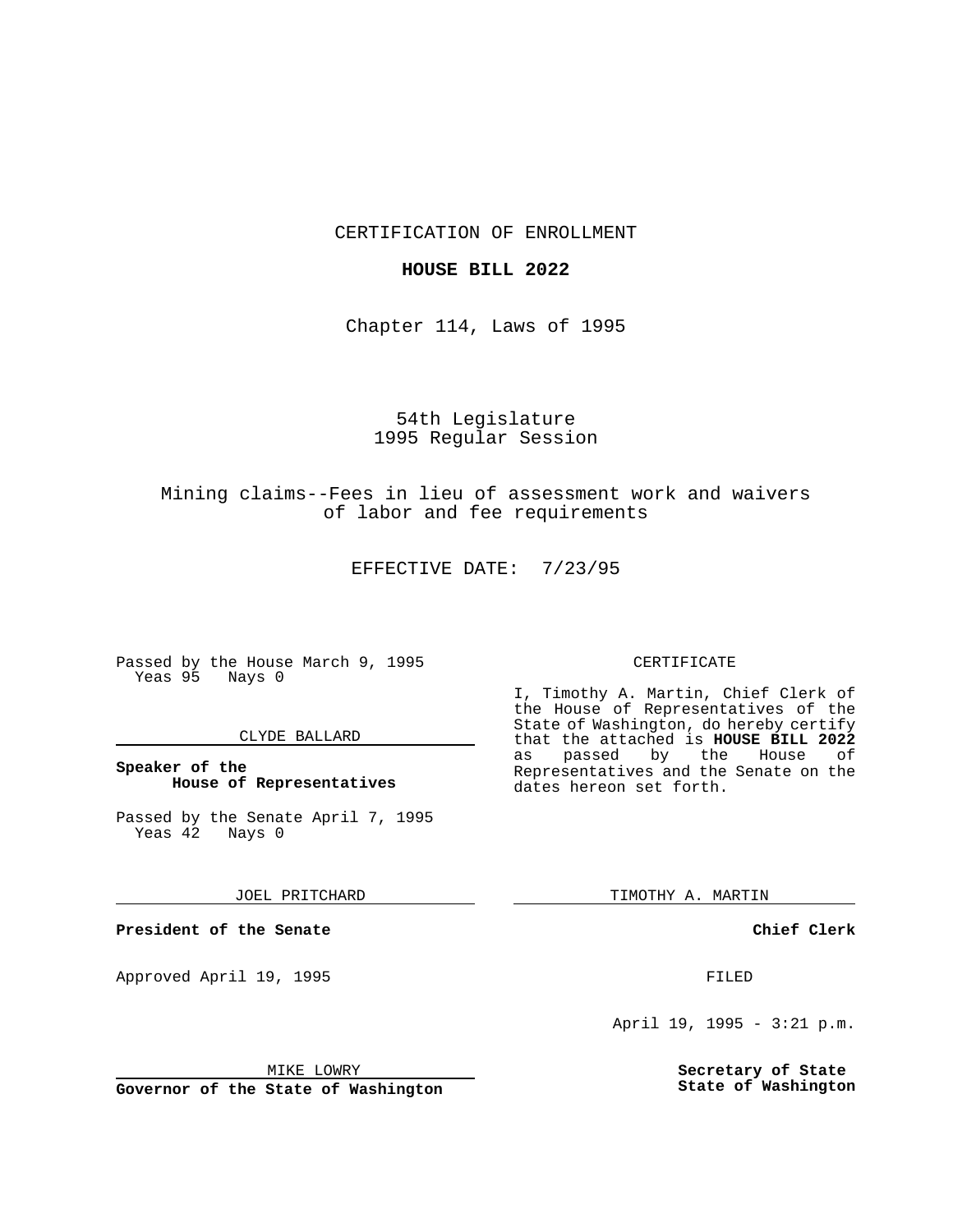## **HOUSE BILL 2022** \_\_\_\_\_\_\_\_\_\_\_\_\_\_\_\_\_\_\_\_\_\_\_\_\_\_\_\_\_\_\_\_\_\_\_\_\_\_\_\_\_\_\_\_\_\_\_

\_\_\_\_\_\_\_\_\_\_\_\_\_\_\_\_\_\_\_\_\_\_\_\_\_\_\_\_\_\_\_\_\_\_\_\_\_\_\_\_\_\_\_\_\_\_\_

Passed Legislature - 1995 Regular Session

# **State of Washington 54th Legislature 1995 Regular Session**

**By** Representative Fuhrman

Read first time 02/22/95. Referred to Committee on Natural Resources.

 AN ACT Relating to the fees, fees in lieu of assessment work or labor requirements, affidavits, or oaths that are necessary to secure mining claims; and amending RCW 78.08.060 and 78.08.081.

BE IT ENACTED BY THE LEGISLATURE OF THE STATE OF WASHINGTON:

 **Sec. 1.** RCW 78.08.060 and 1965 c 151 s 1 are each amended to read as follows:

 (1) Before filing such notice for record, the discoverer shall 8 locate his or her claim by posting at the discovery at the time of discovery a notice containing the name of the lode, the name of the locator or locators, and the date of discovery, and marking the surface boundaries of the claim by placing substantial posts or stone monuments 12 bearing the name of the lode and date of location; one post or monument must appear at each corner of such claim; such posts or monuments must be not less than three feet high; if posts are used they shall be not less than four inches in diameter and shall be set in the ground in a substantial manner. If any such claim be located on ground that is covered wholly or in part with brush or trees, such brush shall be cut and trees be marked or blazed along the lines of such claim to indicate the location of such lines.